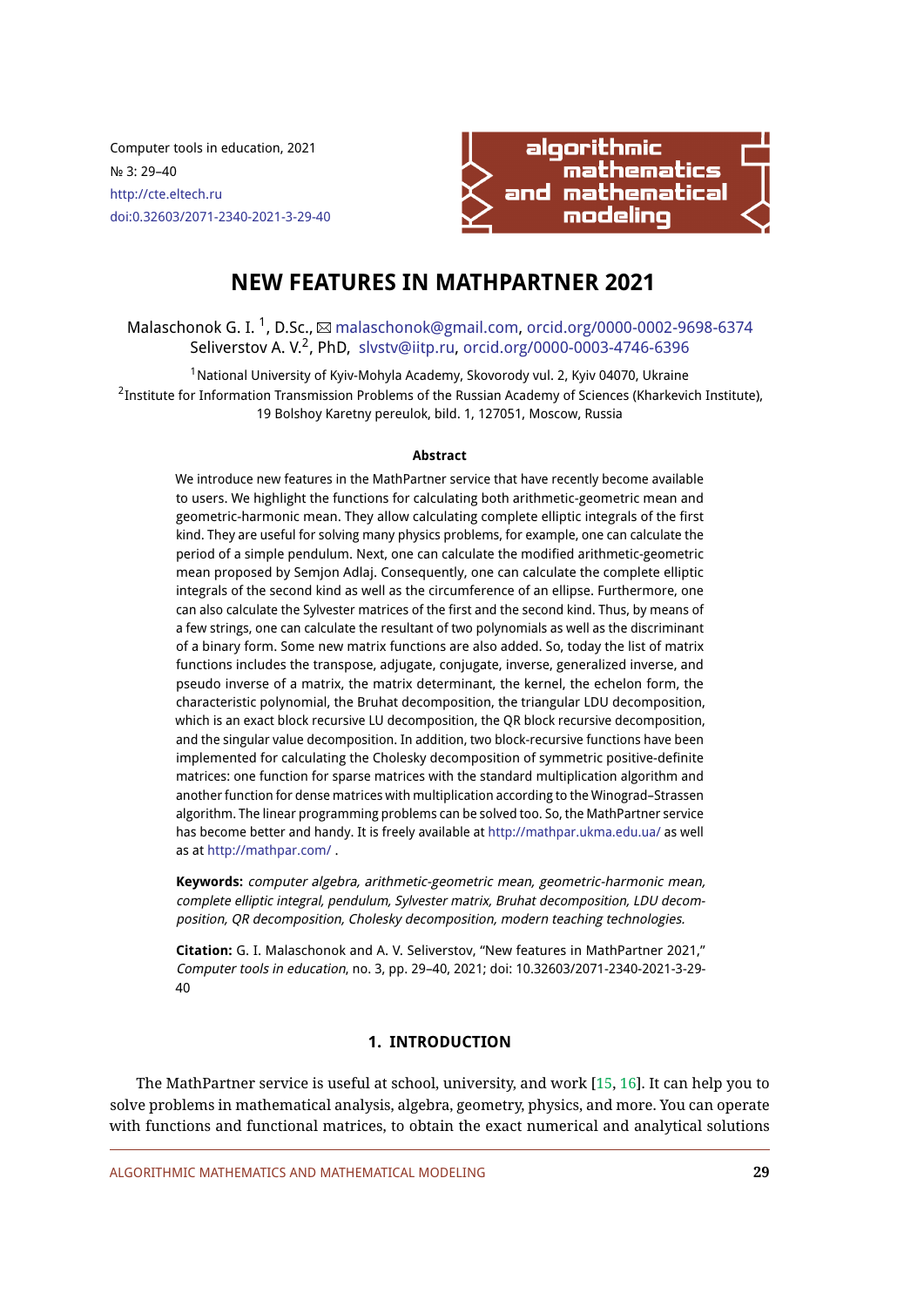and solutions in which the numerical coefficients have a required accuracy. Today it is available at <http://mathpar.ukma.edu.ua/> as well as at [http://mathpar.com/.](http://mathpar.com/)

We present some new features and improvements. In particular, you can calculate the arithmetic-geometric mean and its modification to calculate the complete elliptic integrals of the first and the second kind  $[1, 2]$  $[1, 2]$  $[1, 2]$ . Thus, you can calculate the circumference of an ellipse as well as the period of a pendulum. Another application is also proposed to compute packing properties [\[13,](#page-9-2) [20,](#page-10-2) [23\]](#page-10-3). One can also calculate the Sylvester matrix [\[3,](#page-9-3) [4\]](#page-9-4) as well as the resultant of two polynomials. Some new matrix functions have been implemented too [\[8,](#page-9-5) [14,](#page-9-6) [17,](#page-10-4) [18\]](#page-10-5).

# **2. SIX MEANS AND THE COMPLETE ELLIPTIC INTEGRALS**

Given two non-negative numbers *x* and *y*, one can define their arithmetic, geometric and harmonic means as  $\frac{x+y}{2}$ ,  $\sqrt{xy}$ , and  $\frac{2xy}{x+y}$ , respectively. Moreover, **AGM**(*x*, *y*) denotes the arithmeticgeometric mean of *x* and *y*. It was defined by Johann Carl Friedrich Gauss at the end of the 18th century. **GHM** $(x, y)$  denotes the geometric-harmonic mean of x and y. At last, **MAGM** $(x, y)$  denotes the modified arithmetic-geometric mean of *x* and *y*. It is defined by Semjon Adlaj [\[1,](#page-9-0) [2\]](#page-9-1). Every mean is a symmetric homogeneous function in their two variables *x* and *y*. In contrast to well-known means,  $AGM(x, y)$ ,  $GHM(x, y)$ , and  $MAGM(x, y)$  are calculated iteratively.

The arithmetic-geometric mean  $AGM(x, y)$  is equal to the limit of both sequences  $x_n$  and  $y_n$ , where  $x_0 = x$ ,  $y_0 = y$ ,  $x_{n+1} = \frac{1}{2}$  $\frac{1}{2}(x_n + y_n)$ , and  $y_{n+1} = \sqrt{x_n y_n}$ .

In the same way, the geometric-harmonic mean  $GHM(x, y)$  is equal to the limit of both sequences  $x_n$  and  $y_n$ , where  $x_0 = x$ ,  $y_0 = y$ ,  $x_{n+1} = \sqrt{x_n y_n}$ , and  $y_{n+1} = \frac{2x_n y_n}{x_n + y_n}$ . Note that  $AGM(x, y)GHM(x, y) = xy.$ 

The modified arithmetic-geometric mean  $MAGM(x, y)$  is equal to the limit of the sequence *x<sub>n</sub>*, where  $x_0 = x$ ,  $y_0 = y$ ,  $z_0 = 0$ ,  $x_{n+1} = \frac{x_n + y_n}{2}$  $\frac{y+y_n}{2}$ ,  $y_{n+1} = z_n + \sqrt{(x_n - z_n)(y_n - z_n)}$ , and  $z_{n+1} = z_n$  $z_n - \sqrt{(x_n - z_n)(y_n - z_n)}.$ 

For example, let us run the commands, where functions begin with the symbol \, SPACE denotes the ring of coefficients, and FLOATPOS denotes the number of decimal places

 $SPACE = R64[]$ ;  $FLOATPOS = 3$ ;  $a = \AGM(1,5)$ ;  $g = \GHM(1,5)$ ;  $m = \MAGM(1,5)$ ; [a,g,m]; The output is equal to [2.604, 1.920, 2.611].

These means are applicable, in particular, to calculate the complete elliptic integrals of the first and second kind. Let us use the parameter  $0 \le k \le 1$ .

The complete elliptic integral of the first kind *K*(*k*) is defined as

$$
K(k) = \int_0^1 \frac{dt}{\sqrt{(1 - t^2)(1 - k^2 t^2)}}.
$$

It can be computed in terms of the arithmetic-geometric mean:

$$
K(k) = \frac{\pi}{2\mathbf{AGM}(1, \sqrt{1 - k^2})}.
$$

On the other hand, for  $k < 1$ , it can be computed in terms of the geometric-harmonic mean:

$$
K(k) = \frac{\pi}{2} \textbf{GHM}\left(1, \frac{1}{\sqrt{1-k^2}}\right).
$$

The complete elliptic integral of the second kind *E*(*k*) is defined as

$$
E(k) = \int_0^1 \sqrt{\frac{1 - k^2 t^2}{1 - t^2}} dt.
$$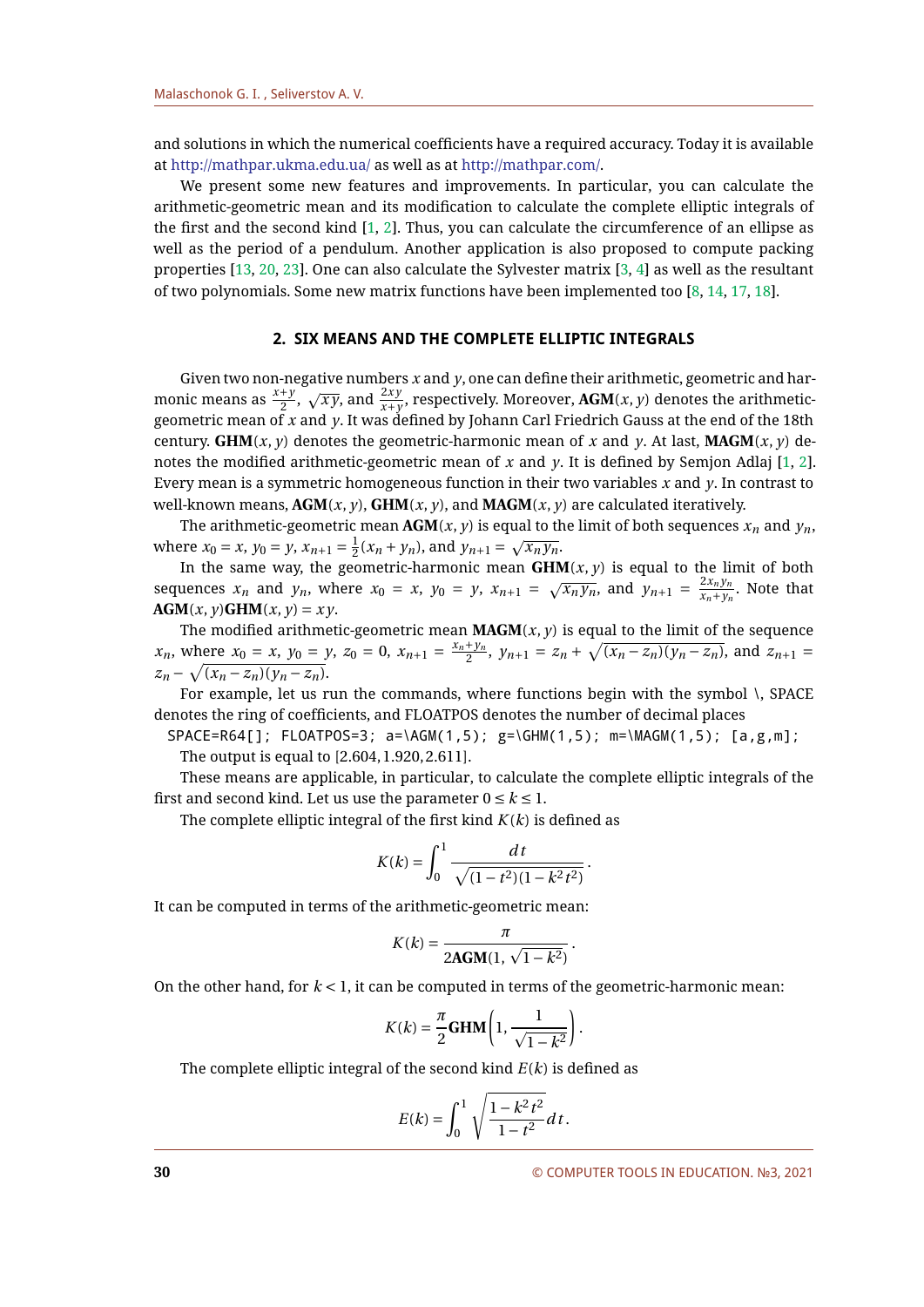It can be computed in terms of the modified arithmetic-geometric mean:

$$
E(k) = K(k) \mathbf{MAGM}(1, 1 - k^2).
$$

The circumference of an ellipse is equal to

$$
2\pi \frac{\text{MAGM}(a^2, b^2)}{\text{AGM}(a, b)},
$$

where the semi-major and semi-minor axes are denoted *a* and *b*.

On the other hand,  $\pi$  can be expressed as

$$
\pi = \frac{\left(\text{AGM}(1, \sqrt{2})\right)^2}{\text{MAGM}(1, 2) - 1}.
$$

So, to calculate  $\pi$  one can run the commands

$$
SPACE = R[]; FLOATPOS = 24; w = \sqrt{2}; (\AGM(1, w))^{2}/(\MAGM(1, 2)-1);
$$

Every argument of functions **AGM**(), **MAGM**(), and **GHM**() must be either a number or a variable, i.e., compound expressions cannot be used as arguments.

Let a point mass be suspended from a pivot with a massless cord. The length of the pendulum is denoted by  $L$ . It swings under gravitational acceleration  $g$  = 9.80665 $m/s^2$ . The maximum angle that the pendulum swings away from the vertical, called the amplitude, is denoted by  $\theta_0$ . One can find the period *T* of the pendulum using the arithmetic-geometric mean

$$
T = \frac{2\pi}{\text{AGM}(1, \cos(\theta_0/2))} \sqrt{\frac{L}{g}}.
$$

If  $L = 1m$  and  $\theta_0 = 120^\circ$ , then  $T = 2.7546s$ . To calculate the period one can run the commands  $SPACE = R64[]$ ; FLOATPOS = 4; L = 1; g = 9.80665;

$$
T = \value(2^{\star} \sqrt{\text{L/g}} / (\lambda G M(1, 0.5));
$$

On the other hand, if  $\theta_0$  is small, then the period is equal to 2.0064*s*. Note that we use the **value**() command to evaluate *π*.

# **3. THE SYLVESTER MATRICES, THE RESULTANT, AND THE DISCRIMINANT**

Let us consider two univariate polynomials  $f(x)$  and  $g(x)$ , where  $deg(f) = n$ ,  $deg(g) = m$ , and  $m \le n$  hold. James Joseph Sylvester introduced two matrices associated to  $f(x)$  and  $g(x)$ . Please, refer to [\[3,](#page-9-3) [4\]](#page-9-4). More precisely, there are two different Sylvester matrices associated with two univariate polynomials. Let us denote  $f(x) = f_n x^n + \cdots + f_1 x + f_0$  and  $g(x) = g_m x^m + \cdots + g + 1x + g_0$ . The Sylvester matrix of the first kind was introduced in 1840 [\[21\]](#page-10-6). It is the  $(n+m) \times (n+m)$  matrix. Its determinant is called the resultant of  $f$  and  $g$ . For example, if  $f = x^3 + px + q$  and  $g = 3x^2 + p$ , then the Sylvester matrix of the first kind is equal to

$$
\left(\n\begin{array}{cccccc}\n1 & 0 & p & q & 0 \\
0 & 1 & 0 & p & q \\
3 & 0 & p & 0 & 0 \\
0 & 3 & 0 & p & 0 \\
0 & 0 & 3 & 0 & p\n\end{array}\n\right)
$$

and its determinant equals  $4p^3 + 27q^2$ , i.e., it is the opposite of the discriminant of  $f$ .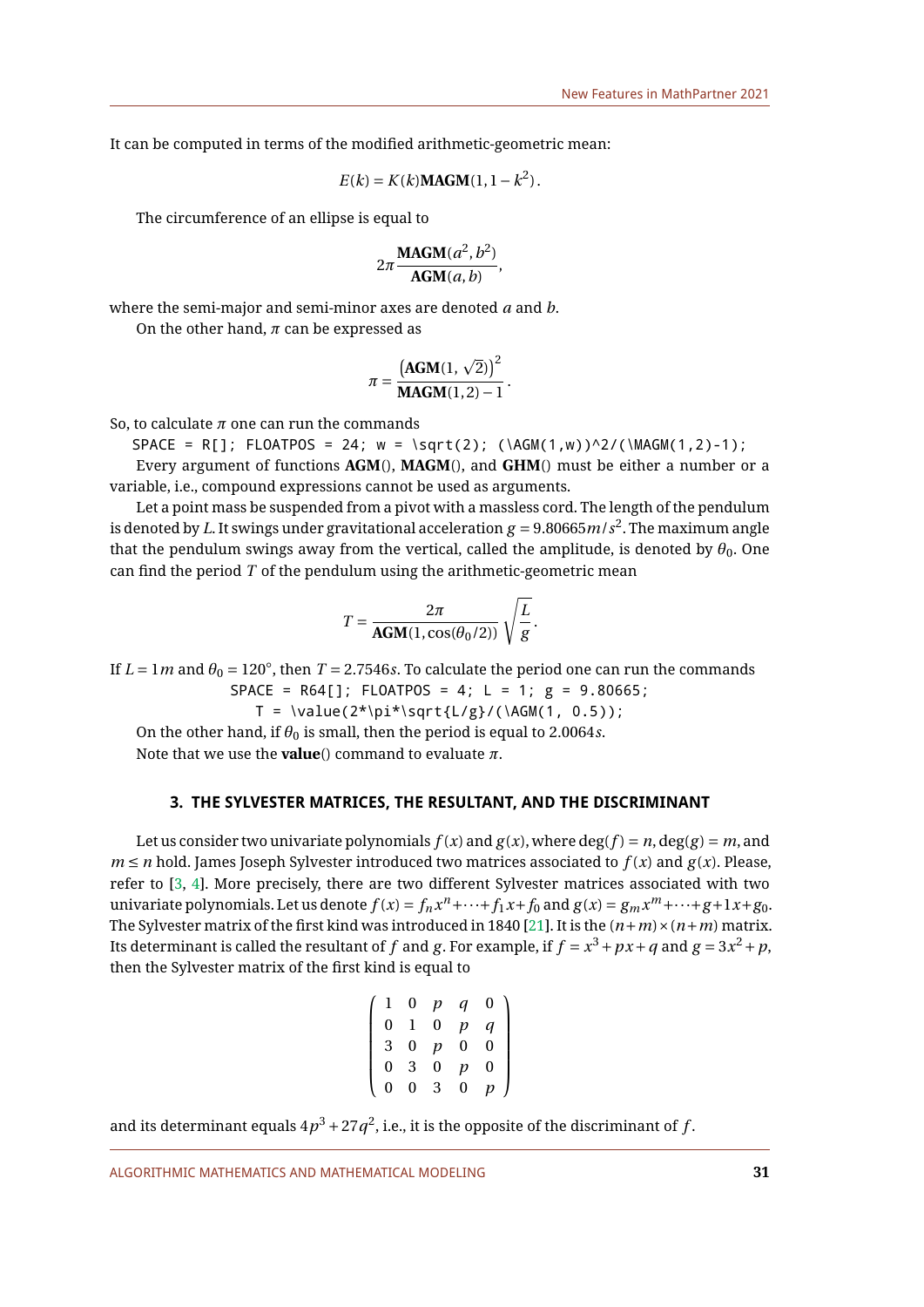The Sylvester matrix of the second kind was introduced in 1853 as an improvement of the Sturm theory [\[22\]](#page-10-7). It is the  $(2n) \times (2n)$  matrix, where  $n \ge m$ . The first and the second rows are

$$
\left(\begin{array}{ccccccccc}\nf_n & \cdots & f_{m+1} & f_m & \cdots & f_0 & 0 & \cdots & 0 \\
0 & \cdots & 0 & g_m & \cdots & g_0 & 0 & \cdots & 0\n\end{array}\right).
$$

The next pair is the first pair, shifted one column to the right; the first elements in the two rows are zero. The remaining rows are obtained the same way as above. For example, if  $f = x^3 + px + q$ and  $g = 3x^2 + p$ , then the Sylvester matrix of the second kind is equal to

$$
\left(\n\begin{array}{cccccc}\n1 & 0 & p & q & 0 & 0 \\
0 & 3 & 0 & p & 0 & 0 \\
0 & 1 & 0 & p & q & 0 \\
0 & 0 & 3 & 0 & p & 0 \\
0 & 0 & 1 & 0 & p & q \\
0 & 0 & 0 & 3 & 0 & p\n\end{array}\n\right).
$$

Of course, if the resultant vanishes, then the determinant of the Sylvester matrix of the second kind vanishes too.

The Sylvester matrix of the first kind can be calculated in MathPartner by a ternary function called **sylvester** $(\cdot, \cdot, 0)$ , where the third argument is equal to zero. In the same way, the Sylvester matrix of the second kind can be calculated in MathPartner by a ternary function called **sylvester**(·,·,1), where the third argument is not equal to zero. The first and the second arguments are univariate polynomials, for example,  $f(x)$  and  $g(x)$ . The variable must be the last one in the list of variables. For example, if the polynomials over the ring of integers depend on parameters *p* and *q*, then the declaration in MathPartner can be SPACE =  $Z[p,q,x]$ .

The resultant of two univariate polynomials can be calculated as **resultant** $(f, g)$ . The variable must be the last one in the list of variables. For example, let us run

SPACE =  $Z[a, b, c, x]$ ; f =  $a*x^2+b*x+c$ ; g =  $2*a*x+b$ ; \resultant(f, g); The output is equal to 4 $ca^2$  −  $b^2a$ .

The discriminant of a univariate polynomial  $f(x) = f_d x^d + \cdots + f_0$  is equal to

$$
\textbf{discriminant}(f) = \frac{(-1)^{d(d-1)/2}}{f_d}\textbf{resultant}(f, f').
$$

The discriminant can be calculated immediately. For example,

SPACE =  $Z[a, b, c, x]$ ; f =  $a*x^2+b*x+c$ ; \discriminant(f);

The output is equal to  $-4 \, c \, a + b^2.$  There exists another way to calculate the discriminant of the univariate polynomial  $x^2 + bx + c$ , where  $b$  and  $c$  are parameters.

SPACE =  $Z[b, c, x]$ ; f =  $x^2+b*x+c$ ; -\det(\sylvester(f, \D(f, x), 0)); The output is equal to  $-4c + b^2$ . Of course,  $\mathbf{D}(f, x)$  calculates the first derivative of  $f$ .

# **4. SYSTEMS OF ALGEBRAIC EQUATIONS**

Let us show an application of the resultant of two univariate polynomials. For this purpose, we consider a system of two polynomial equations in two variables and eliminate a variable. Of course, variable elimination can be done by computing a Gröbner basis. So, there exists another way to solve a system of algebraic equations. Unfortunately, the Gröbner basis approach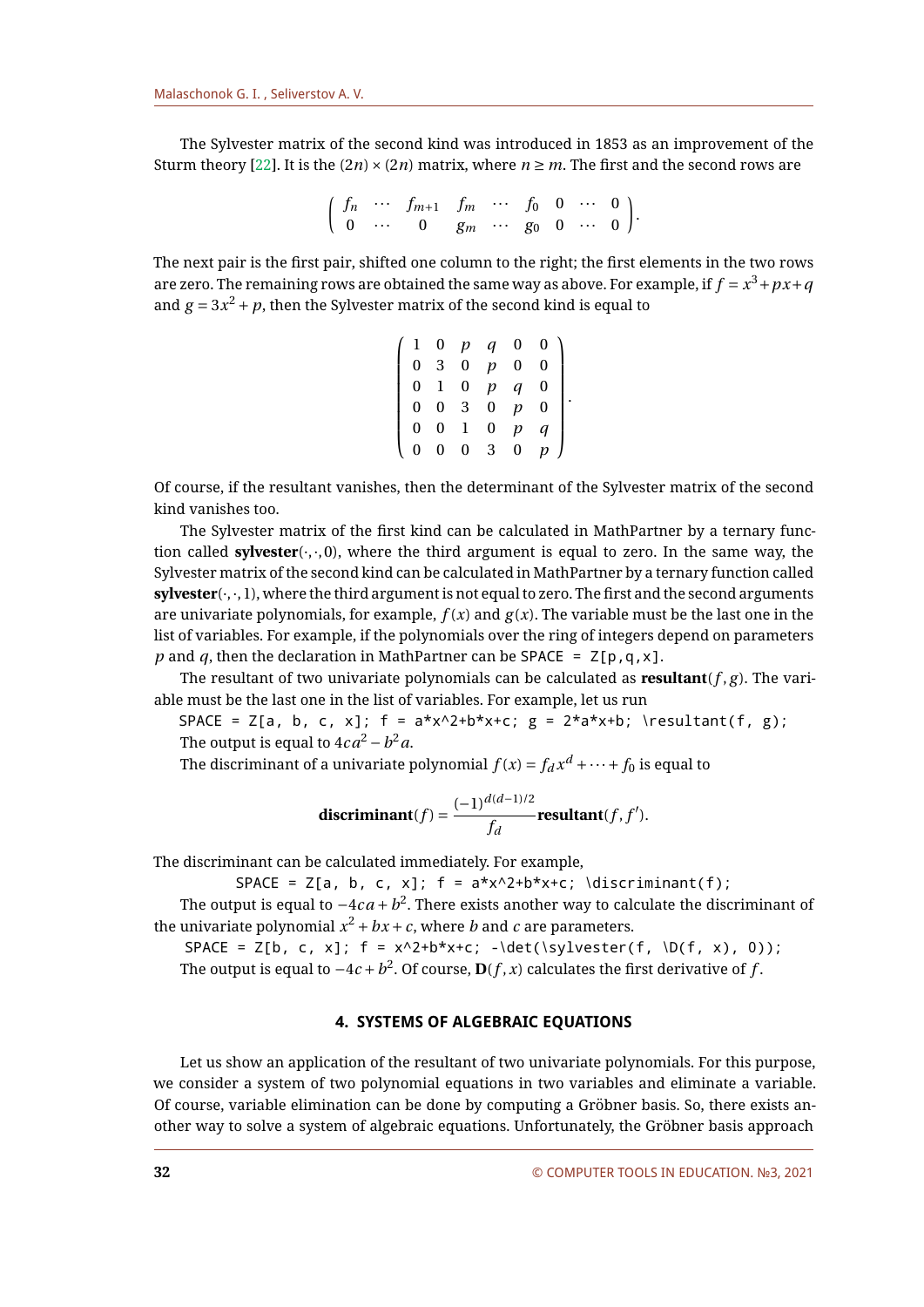is sometimes very complicated. Contrariwise, the approach based on the resultant is often more effective. Let us consider the system

$$
\begin{cases}\nx^2 + y^2 = 1, \\
2x^2 + xy + y^2 = 1.\n\end{cases}
$$

In this case, solutions to the system correspond to intersection points of the circle and the ellipse. Let us consider two univariate polynomials depending on one parameter *x*

$$
f(y) = x^2 + y^2 - 1,
$$
  
 
$$
g(y) = 2x^2 + xy + y^2 - 1.
$$

Its resultant is equal to 2 $y^4$   $-$  3 $y^2$   $+$  1. On the other hand, the Gröbner basis for the reverse lexicographical ordering consists of two polynomials  $x - 2y^3 + 2y$  and  $2y^4 - 3y^2 + 1$ . The second polynomial is equal to the resultant. Thus, every solution to the system satisfies the equation  $2y^4 - 3y^2 + 1 = 0$ . So, one can eliminate this variable. There exist four solutions to the equation  $y_1 - 3y^2 + 1 = 0$ . So, one can eliminate this variable. There exist four solutions to the equation  $y_1 = -1$ ,  $y_2 = -\sqrt{2}/2$ ,  $y_3 = \sqrt{2}/2$ , and  $y_4 = 1$ . The corresponding values of *x* are  $x_1 = 0$ ,  $x_1 = \sqrt{2}/2$ ,  $y_1 = -1$ ,  $y_2 = -\sqrt{2}/2$ ,  $y_3 = \sqrt{2}/2$ , and  $y_4 = 1$ . The corresponding  $x_1 = -\sqrt{2}/2$ , and  $x_4 = 0$ . So, there are four intersection points.

Next, let us show the corresponding program in MathPartner. The Gröbner basis of a polynomial ideal can be obtained due to Bruno Buchberger. The algorithm is implemented as **groebnerB**(). The same basis can be calculated using a matrix algorithm that is similar to the F4 algorithm. It is implemented as **groebner**(). The ordering is reverse lexicographical. Note that functions should begin with the symbol \.

SPACE =  $Z[y, x]$ ; f =  $x^2+y^2 -1$ ; g =  $2*x^2+x*y+y^2 -1$ ; \groebner(f, g); The output consists of two polynomials [ $x-2y^3+2y,2y^4-3y^2+1$ ]. Another way to calculate the resultant is to run the commands

SPACE = Z[y, x]; f = x^2+y^2 -1; g = 2\*x^2+x\*y+y^2 -1; \det(\sylvester(f, g, 0));  
The output consists of one univariate polynomial 
$$
2y^4 - 3y^2 + 1
$$
. Of course, one can run

SPACE = Z[y, x];  $f = x^2+y^2 -1$ ;  $g = 2*x^2+x*y+y^2 -1$ ; \resultant(f, g); To calculate roots of a polynomial one can run **solve**().

 $SPACE = Q[y]$ ; \solve(2\*y^4 -3\*y^2+1 = 0);

The output consists of four numbers expressed in radicals  $[-1, \sqrt{2}/2, ((-1) \cdot \sqrt{2}/2), 1]$ .

Let us run the same command over the field of real numbers. We recommend using option SPACE = R64[y]. It denotes the set of 64-bit floating-point numbers with 52-digit mantissa, 11 bit exponent, and one sign bit.

```
SPACE = R64[y]; \ \simeq (2*y^4 -3*y^2+1 = 0);
```

```
The output consists of four floating-point numbers [1.00,−1.00, 0.71,−0.71].
```
Of course, systems of linear algebraic equations can be solved with **solve**(). For example,

```
SPACE = Q[]; M = [[1, 2], [3, 1]]; b = [5, 5]; \solve(M, b);
The output is equal to \left[1,2\right]^{T}. There exists another way
```
 $SPACE = Q[x, y]; \ \simeq (x+2*y = 5, 3*x+y = 5]);$ 

The output is equal to  $[1, 2]$ .

```
Moreover, one can solve a system of inequalities in one variable. For example,
```
 $SPACE = Q[x]; \ \simeq (x^2+4*x -5 > 0, x^2 -2*x -8 < 0]);$ 

The output is equal to  $(1, 4)$ . In the next example

$$
SPACE = Q[x]; \quad \text{solve}([x < 0, x > 2]);
$$

The output is equal to the empty set  $\emptyset$ .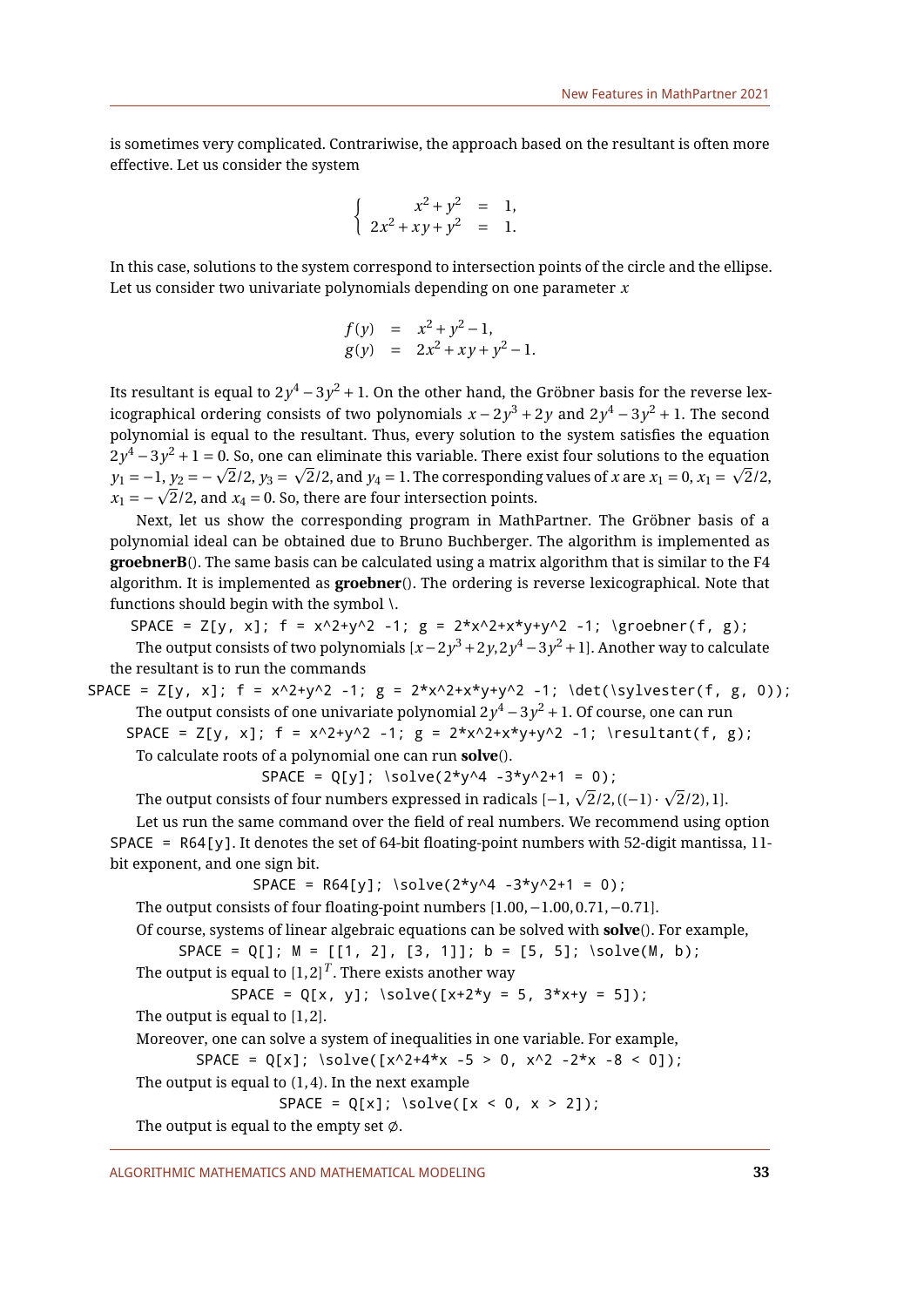# **5. THE GREATEST COMMON DIVISOR OF TWO POLYNOMIALS**

In this section we shall consider polynomials over either the field of rational numbers or the ring of integers. The problem of calculating the greatest common divisor of two polynomials is important for symbolic computations, in particular, over a finite extension of the field of rational numbers [\[5,](#page-9-7) [7,](#page-9-8) [10\]](#page-9-9). Unfortunately, the bit complexity of the Euclidean algorithm is exponential. There exists a polynomial upper bound on the number of arithmetic operations. But the size of a product of integers at intermediate steps can be very large. For some discussion about the computational complexity of powers of integers refer to [\[11\]](#page-9-10).

A modified algorithm based on subresultant residues had been proposed by J.J. Sylvester [\[22\]](#page-10-7) and later improved by Walter Habicht [\[9\]](#page-9-11) and Alkiviadis Akritas [\[3\]](#page-9-3).

The main result was obtained by Brown. He found a way to compute the subresultant PRS without using matrix reduction. He proposed to modify the Euclidean algorithm, reducing all coefficients by common factors so that they coincide with the subresultant PRS [\[6\]](#page-9-12). This algorithm is applied in MathPartner to compute the GCD of two polynomials. This approach was further developed in work [\[4\]](#page-9-4).

To calculate the greatest common divisor one can run  $GCD(f, g)$ ; for example,

$$
SPACE = Z[x]; \ (GCD(9*x, 6*x+6);
$$

The output is equal to 3. To calculate Bézout coefficients one can run **extendedGCD** $(f, g)$ . The least common multiple can be calculated too.

 $SPACE = Z[x]; \ \ \text{LCM}(9*x, 6*x+6);$ 

The output is equal to  $18x^2 + 18x$ .

# **6. MATRIX FUNCTIONS**

Today the list of matrix functions includes the transpose, adjugate, conjugate, inverse, generalized inverse, and pseudo inverse of a matrix, the matrix determinant, the kernel, the matrix echelon form, the characteristic polynomial, the Bruhat decomposition, the triangular LDU decomposition, which is an exact block recursive LU decomposition, the QR block recursive decomposition, and the singular value decomposition. In addition, two block-recursive functions have been implemented for calculating the Cholesky decomposition of symmetric positive definite matrices: one function for sparse matrices with the standard multiplication algorithm and another function for dense matrices with multiplication according to the Winograd–Strassen algorithm. The linear programming problems can be solved too.

For a given matrix *A*, the pseudo inverse of *A* is a matrix *A* <sup>−</sup> satisfying both equalities  $AA^{-}A = A$  and  $A^{-}AA^{-} = A^{-}$ . Furthermore, the generalized inverse Moore–Penrose  $A^{+}$  satisfies four equalities  $AA^+A = A$ ,  $A^+AA^+ = A^+$ ,  $(A^+A)^T = A^+A$ , and  $(AA^+)^T = AA^+$ . If *A* is a square non-degenerate matrix, then three inverses of *A* coincide, i.e.,  $A^{-1} = A^{-} = A^{+}$ . If a  $n \times m$ matrix *A* can be decomposed as  $A = BC$ , where *B* is a  $n \times k$  matrix, *C* is a  $k \times m$  matrix, and rank(*A*) = rank(*B*) = rank(*C*) = *k*, then  $A^+ = C^T (CC^T)^{-1} (B^T B)^{-1} B^T$ . This idea was expressed by Vera Nikolaevna Kublanovskaya [\[12\]](#page-9-13). About big matrices refer to [\[19\]](#page-10-8).

For a given matrix *A*, one can calculate:

- The transpose **transpose**(A) or  $A^T$ ;
- The conjugate **conjugate**(*A*) or *A* ∗ ;
- The matrix echelon form **toEchelonForm**(*A*);
- The kernel **kernel**(*A*);
- The determinant **det**(*A*);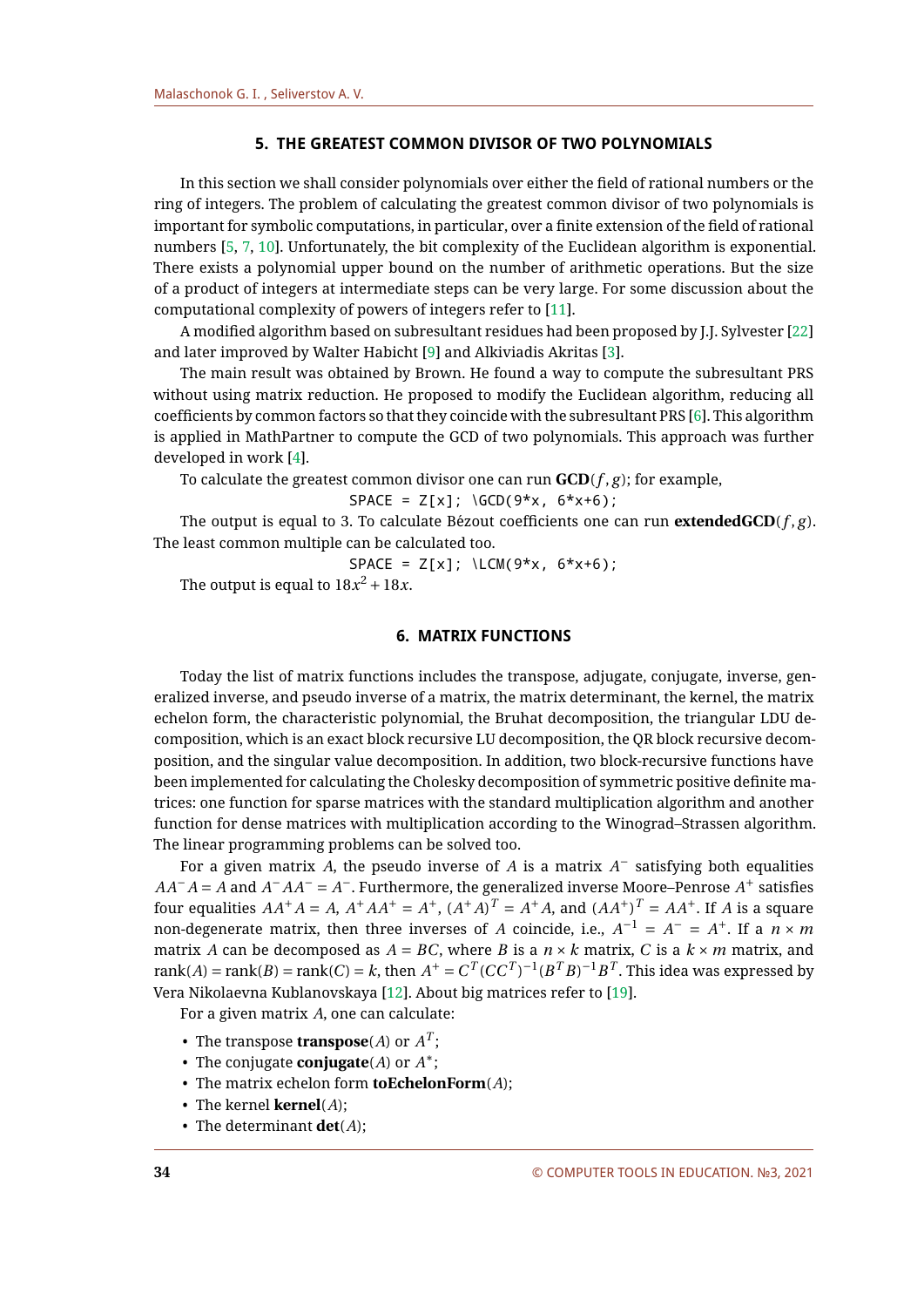- The inverse **inverse**(*A*) or  $A^{-1}$ ;
- The adjugate **adjoint**(*A*) or *A* ⋆;
- The Moore–Penrose generalized inverse **genInverse**(*A*) or *A* +;
- The pseudo inverse **pseudoInverse**(*A*);
- The closure  $\mathbf{closure}(A)$  or  $A^{\times}$ . The closure of a matrix  $A$  is equal to the sum of matrices  $I + A + A^2 + A^3 + \cdots$ . For the classical algebras it is equivalent to  $(I - A)^{-1}$ .

To calculate the characteristic polynomial of a matrix *A*, you should work over the ring of polynomials in some new variable and run **charPolynom**(*A*). For example, let us run the commands

SPACE=Z[x]; M=[[1, 2], [3, 5]]; f=\charPolynom(M);

The output is equal to  $f = x^2 - 6x - 1$ .

Let us take a closer look at some types of decomposition.

## **6.1. The Bruhat decomposition**

To calculate the Bruhat decomposition of a matrix *A* one can run **BruhatDecomposition**(*A*). The result consists of three matrices [*V*,*D*,*U*], where both*V* and*U* are upper-triangular matrices, *D* is a permutation matrix multiplied by the inverse of the diagonal matrix [\[14\]](#page-9-6). If all entries of the matrix  $A$  are elements of commutative domain  $R$ , then all entries of matrices  $V, D^{-1}$ , and  $U$ belong to the same domain *R*. Let us consider a  $2 \times 2$  matrix over  $\mathbb{Z}$ . For example,

$$
M = \left( \begin{array}{cc} -1 & 2 \\ 1 & 1 \end{array} \right).
$$

Let us run the commands

 $SPACE = Z[]$ ;  $M = [[-1, 2], [1, 1]]$ ;  $\text{BruhatDecomposition}(M)$ ; The output consists of three matrices

|  | $\left[\left(\begin{array}{rrr}3 & -1 \\ 0 & 1 \end{array}\right), \left(\begin{array}{rrr}0 & 1/3 \\ 1 & 0 \end{array}\right), \left(\begin{array}{rrr}1 & 1 \\ 0 & 3 \end{array}\right)\right].$ |  |  |  |
|--|----------------------------------------------------------------------------------------------------------------------------------------------------------------------------------------------------|--|--|--|

An entry of the middle matrix *D* is not integer, but the inverse matrix has integer entries.

$$
D^{-1} = \left(\begin{array}{cc} 0 & 1 \\ 3 & 0 \end{array}\right).
$$

#### **6.2. The LDU decomposition**

The LDU decomposition of a matrix A can be calculated by means of the command  $LDU(A)$ . The result consists of three matrices [*L*,*D*,*U*], where *L* is a lower-triangular matrix,*U* is an uppertriangular matrix, *D* is a permutation matrix multiplied by the inverse of a diagonal matrix. If all entries of the matrix  $\overline{A}$  belong to a commutative domain  $R$ , then all entries of matrices  $L, D^{-1},$ and *U* belong to the same domain *R*, refer to [\[18\]](#page-10-5). Let us consider an example, where *M* is a  $2 \times 2$ matrix.

$$
M = \left(\begin{array}{cc} 1 & 2 \\ 3 & 1 \end{array}\right).
$$

Let us run the commands

$$
SPACE = Z[]; M = [[1, 2], [3, 1]]; \text{LDU(M)};
$$

The output consists of three matrices

$$
\left[\left(\begin{array}{cc} 1 & 0 \\ 3 & -5 \end{array}\right), \left(\begin{array}{cc} 1 & 0 \\ 0 & -1/5 \end{array}\right), \left(\begin{array}{cc} 1 & 2 \\ 0 & -5 \end{array}\right)\right].
$$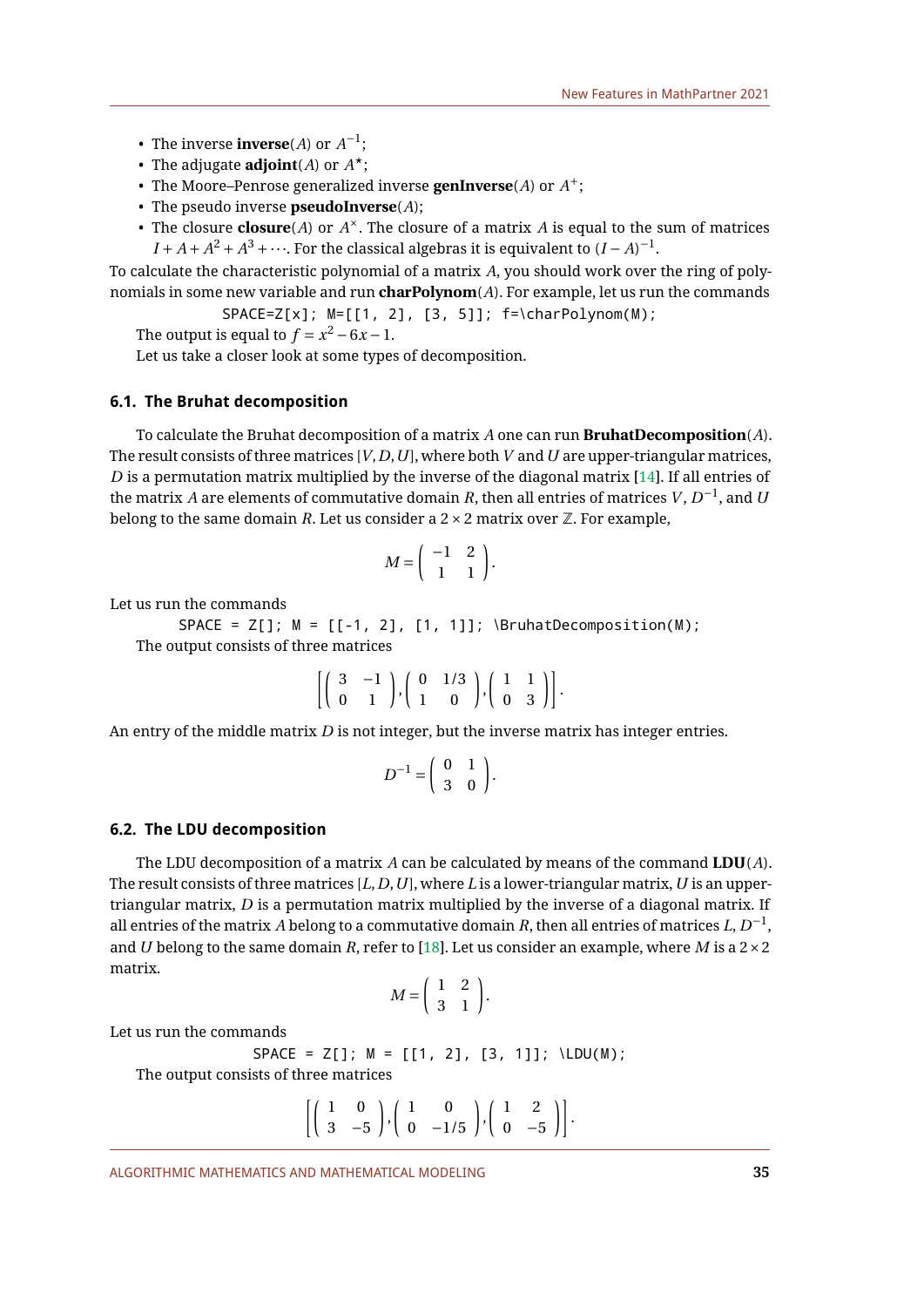Both first and third matrices are triangular matrices over Z. The middle matrix *D* has a rational entry, but the inverse matrix is defined over  $\mathbb{Z}$ .

$$
D^{-1} = \left(\begin{array}{cc} 1 & 0 \\ 0 & -5 \end{array}\right).
$$

To calculate the LDU decomposition of *A* together with decomposition of the pseudo inverse *A* <sup>−</sup> = *W DM*, one can run the command **LDUWMdet**(*A*). The result consists of five matrices and determinant of the largest non-degenerate corner block [*L*,*D*,*U*,*W*,*M*,det], where *L* and *U* are lower and upper triangular matrices, *D* is a truncated weighted permutation matrix, *DM* and *WD* are lower and upper triangular matrices. Moreover,  $\overline{A} = L\overline{D}U$  and  $\overline{A}^{-} = W\overline{D}M$ . If entries of the matrix *A* belong to a commutative domain, then all matrices, except for *D*, also belong to this domain. Let us run the commands

 $SPACE = Z[]$ ;  $M = [[1, 2], [3, 1]]$ ; \LDUWMdet(M); The output consists of

$$
\left[\left(\begin{array}{cc}1 & 0 \\ 3 & -5\end{array}\right), \left(\begin{array}{cc}1 & 0 \\ 0 & -1/5\end{array}\right), \left(\begin{array}{cc}1 & 2 \\ 0 & -5\end{array}\right), \left(\begin{array}{cc}-5 & 10 \\ 0 & -5\end{array}\right), \left(\begin{array}{cc}-5 & 0 \\ 15 & -5\end{array}\right), \left[\left[-5\right]\right]\right].
$$

Of course, three of these matrices coincide with three matrices in the previous example.

Next, let us consider a matrix over the ring  $\mathbb{Z}[x, y]$ 

$$
M = \left(\begin{array}{cc} y & x \\ x & y \end{array}\right)
$$

and run the commands

 $SPACE = Z[x, y]; M = [[y, x], [x, y]]; \LDU(M);$ 

The output consists of three matrices

$$
\left[\left(\begin{array}{cc}y & 0 \\ x & y^2 - x^2\end{array}\right), \left(\begin{array}{cc}1/y & 0 \\ 0 & 1/\left(y^3 - yx^2\right)\end{array}\right), \left(\begin{array}{cc}y & x \\ 0 & y^2 - x^2\end{array}\right)\right].
$$

Entries of the middle matrix  $D$  are rational functions. All entries of the matrices  $L,$   $D^{-1},$  and  $\bar{U}$ are polynomials over  $\mathbb Z$ .

# **6.3. The QR block recursive decomposition**

Let us consider a  $2^k \times 2^k$  matrix  $A$  over the field of reals. The QR decomposition of  $A$  can be calculated by means of the command  $\mathbf{QR}(A).$  Note that if the order is not equal to  $2^k$  for any integer *k*, then the algorithm does not work because it is based on block recursion [\[17\]](#page-10-4). Let us consider an example, where *M* is a 2×2 matrix.

$$
M = \left(\begin{array}{cc} 1 & 2 \\ 3 & 1 \end{array}\right).
$$

Let us run the commands

 $SPACE = R64[]$ ;  $M = [[1, 2], [3, 1]]$ ;  $QR(M)$ ;

The output consists of two matrices

$$
\left[ \left( \begin{array}{cc} 0.32 & -0.95 \\ 0.95 & 0.32 \end{array} \right), \left( \begin{array}{cc} 3.16 & 1.58 \\ 0 & -1.58 \end{array} \right) \right].
$$

The first matrix is orthogonal. The second matrix is upper-triangular. Their product is equal to the initial matrix *M*.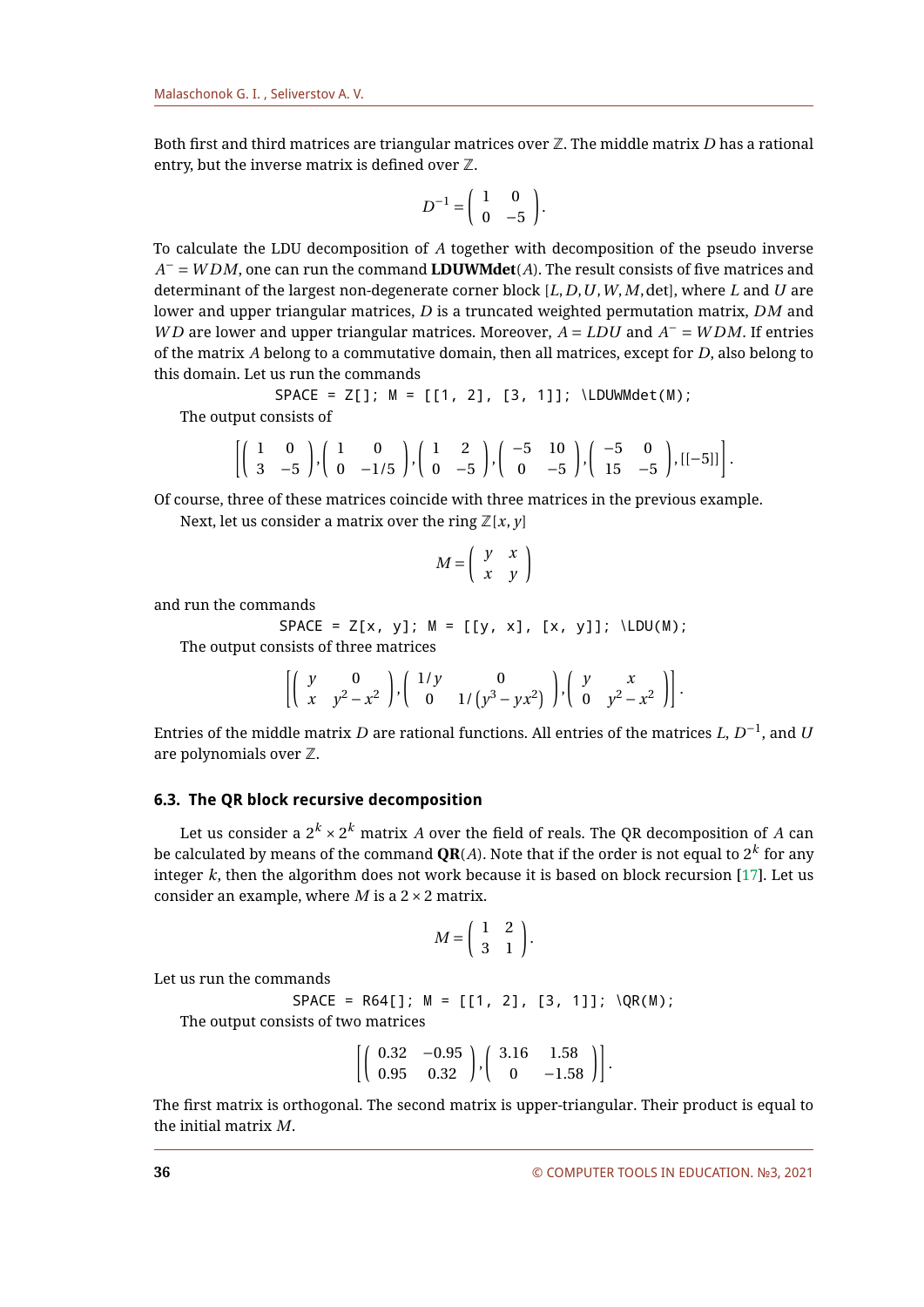### **6.4. The singular value decomposition**

To calculate the singular value decomposition (SVD) of a matrix *A*, one can run **SVD**(*A*). As a result, three matrices  $[U, D, V]$  will be calculated. The matrices  $U$  and  $V$  are unitary, the matrix *D* is diagonal, and *A* =*UDV* holds. Let us consider an example, where *M* is a 2×2 matrix.

$$
M = \left(\begin{array}{cc} 2 & 3 \\ 1 & 0 \end{array}\right).
$$

Let us run the commands

# $SPACE = R64[]$ ; FLOATPOS = 3; M = [[2, 3], [1, 0]]; \SVD(M); The output is equal to

$$
\left[\left(\begin{array}{cc}-0.987 & -0.16\\-0.16 & 0.987\end{array}\right), \left(\begin{array}{cc}3.65 & 0\\0 & 0.822\end{array}\right), \left(\begin{array}{cc}-0.585 & -0.811\\0.811 & -0.585\end{array}\right)\right].
$$

# **6.5. The Cholesky decomposition**

In general, the Cholesky decomposition is a decomposition of a Hermitian positive-definite matrix into the product of a lower-triangular matrix and its conjugate transpose, which is useful for efficient numerical solutions. It was discovered by André-Louis Cholesky for real symmetric matrices [\[8\]](#page-9-5). And we also suppose that matrices are real. So, every real symmetric positivedefinite matrix is equal to the product  $LL^T$ , where  $L$  is a lower-triangular matrix.

The Cholesky decomposition can be calculated for a symmetric and positive definite matrix *A* by means of the command **cholesky**(*A*). The result consists of two lower triangular matrices *L* and *S* such that  $A = LL^T$  and  $SL = I$ . Let us consider an example, where M is a 2  $\times$  2 matrix.

$$
M = \left(\begin{array}{cc} 3 & 2 \\ 2 & 4 \end{array}\right).
$$

Let us run the commands

 $SPACE = R64[]$ ; FLOATPOS = 2; M =  $[3, 2], [2, 4]]$ ; \cholesky(M); The output is equal to  $\left[\left(\begin{array}{cc} 1.73 & 0 \\ 1.15 & 1.63 \end{array}\right), \left(\begin{array}{cc} 0.58 & 0 \\ -0.41 & 0.61 \end{array}\right)\right].$ 

For large dense matrices, whose size is greater than or equal to  $128 \times 128$ , one can use a fast algorithm **cholesky**(*A*,1) that uses multiplication of blocks by the Winograd–Strassen algorithm.

### **7. MODULAR ARITHMETIC**

The current version of the MathPartner service supports operations over a finite field  $\mathbb{Z}/p\mathbb{Z}$ , where *p* is a prime number. One should use either SPACE =  $Zp[1]$  or SPACE =  $Zp[32]$ . The prime number *p* is equal to the constant MOD or MOD32, respectively. In the second case, *p* satisfies the inequality  $p < 2^{31}.$  The default value is 268435399. For example, working over the field  $\mathbb{Z}/5\mathbb{Z}$ one can run

 $SPACE = Zp32[x]; MOD32 = 5; \ GCD(x+2,x-3);$ 

The output is equal to  $x - 3$  because  $-3 \equiv 2 \pmod{5}$ . On the other hand, the same example over  $\mathbb{Z}/7\mathbb{Z}$  leads to another answer.

 $SPACE = Zp32[x]; MOD32 = 7; \ GCD(x+2,x-3);$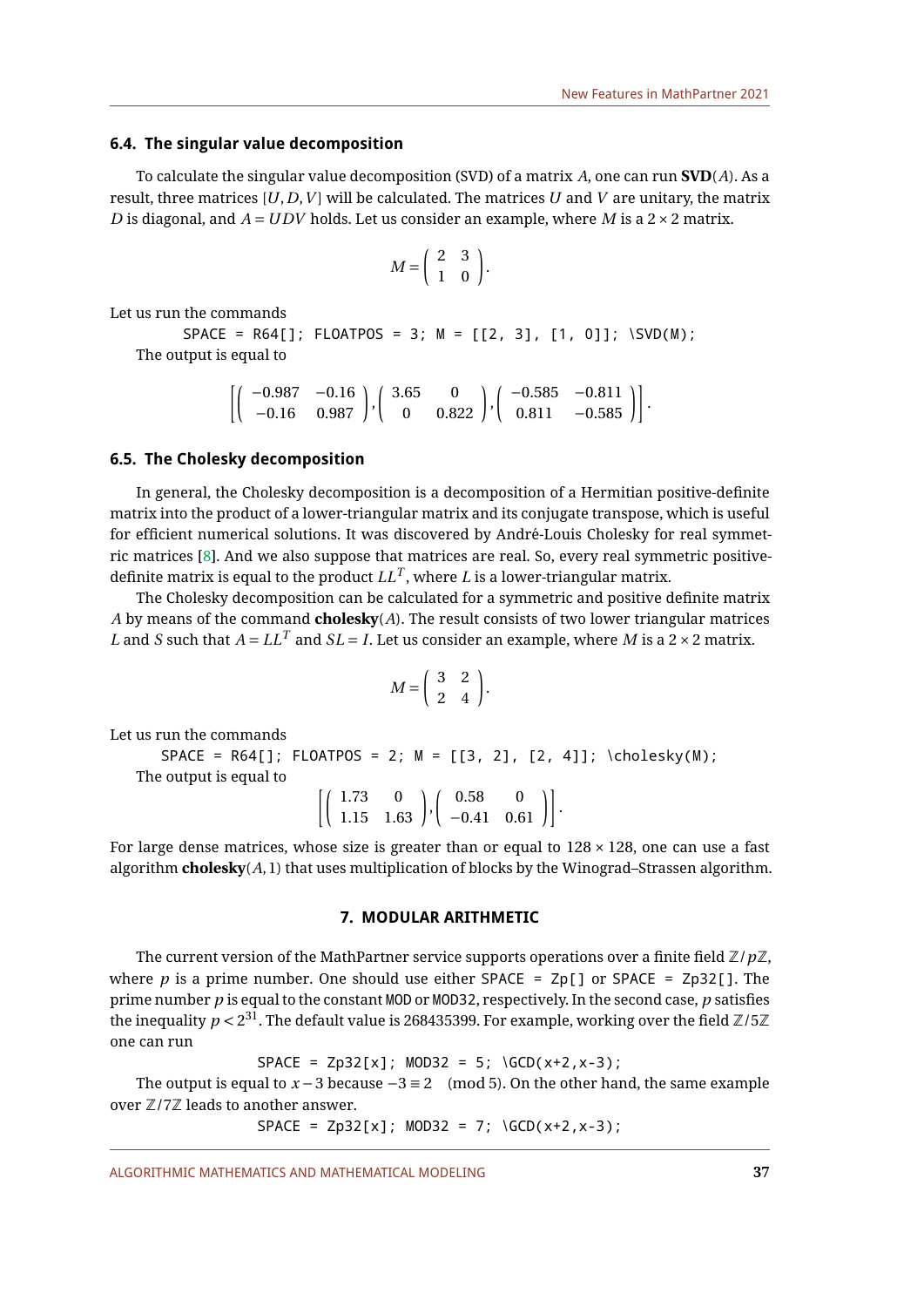The output is equal to 1.

All functions using only rational operations on input data can be calculated over finite fields. In particular, for two polynomials over  $\mathbb{Z}/p\mathbb{Z}$  one can calculate the greatest common divisor **GCD**() as well as Sylvester matrix **sylvester**(). One can calculate the Gröbner basis of an ideal in a polynomial ring using either **groebner**() or **groebnerB**(). One can also calculate the determinant **det**(), echelon form **toEchelonForm**(), characteristic polynomial **charPolynom**(), Bruhat decomposition **BruhatDecomposition**(), LDU decomposition **LDU**(), and **LDUWMdet**() of a matrix.

# **8. CONCLUSION**

Now the MathPartner service has become even better and allows us to solve new problems in geometry and physics. In particular, new functions allow to calculate the period of a simple pendulum as well as the circumference of an ellipse in terms of the arithmetic-geometric and the modified arithmetic-geometric means. The resultant of two univariate polynomials is a basic tool of computer algebra because it allows solving systems of polynomial equations. Matrix functions are also widely used to solve applied problems.

The reader is recommended to calculate examples of the considered quantities using the MathPartner service. These exercises will help you remember and understand the computer algebra methods better. On the other hand, new algorithms can be implemented by the user through the branch and loop operators. Moreover, the MathPartner service opens up the possibility of distance learning.

# **References**

- <span id="page-9-0"></span>1. S. Adlaj, "An eloquent formula for the perimeter of an ellipse," *Notices of the American Mathematical Society*, vol. 59, no. 8, pp. 1094–1099, 2012; doi: 10.1090/noti879
- <span id="page-9-1"></span>2. S. Adlaj, "An Arithmetic-Geometric Mean of a Third Kind!" in *Proc. of Computer Algebra in Scientific Computing. 21st Int. Workshop, CASC 2019, Moscow, Russia, Aug. pp. 26–30, 2019*, vol. 11661, 2019. pp. 37–56.
- <span id="page-9-3"></span>3. A. G. Akritas, *Elements of Computer Algebra with Applications*. NY: John Wiley and Sons, 1989.
- <span id="page-9-4"></span>4. A. G. Akritas, G. I. Malaschonok, and P. S. Vigklas, "Subresultant polynomial remainder sequences obtained by polynomial divisions in Q[x] or in Z[x]," *Serdica Journal of Computing*, vol. 10, no. 3–4, pp. 197–217, 2016.
- <span id="page-9-7"></span>5. P. E. Alaev and V. L. Selivanov, "Fields of algebraic numbers computable in polynomial time. I," *Algebra and Logic*, vol. 58, no. 6, pp. 447–469, 2020; doi: 10.1007/s10469-020-09565-0
- <span id="page-9-12"></span>6. W. S. Brown, "The Subresultant PRS Algorithm," *ACM Transactions on Mathematical Software*, vol. 4, no. 3, pp. 237– 249, 1978; doi: 10.1145/355791.355795
- <span id="page-9-8"></span>7. D. A. Dolgov, "Polynomial greatest common divisor as a solution of system of linear equations," *Lobachevskii Journal of Mathematics*, vol. 39, no. 7, pp. 985–991, 2018; doi: 10.1134/S1995080218070090
- <span id="page-9-5"></span>8. J. F. Grcar, "How ordinary elimination became Gaussian elimination," *Historia Mathematica*, vol. 38, pp. 163–218, 2011; doi: 10.1016/j.hm.2010.06.003
- <span id="page-9-11"></span>9. W. Habicht, "Eine Verallgemeinerung des Sturmschen Wurzelzählverfahrens," Commentarii Mathematici Hel*vetici*, vol. 21, pp. 99–116, 1948 (in German); doi: 10.1007/BF02568028
- <span id="page-9-9"></span>10. J. van der Hoeven and G. Lecerf, "Fast computation of generic bivariate resultants," *Journal of Complexity*, vol. 62, article 1014992021б 2021; doi: 10.1016/j.jco.2020.101499
- <span id="page-9-10"></span>11. A. M. Kotochigov and A. I. Suchkov, "A method for reducing iteration in algorithms for building minimal additive chains," *Computer Tools in Education*, no. 1, pp. 5–18, 2020 (in Russian); doi: 10.32603/2071-2340-2020-1-5-18
- <span id="page-9-13"></span>12. V. N. Kublanovskaya, "Evaluation of a generalized inverse matrix and projector," *USSR Computational Mathematics and Mathematical Physics*, vol. 6, no. 2, pp. 179–188, 1966; doi: 10.1016/0041-5553(66)90064-4
- <span id="page-9-2"></span>13. F. Lamarche and C. Leroy, "Evaluation of the volume of intersection of a sphere with a cylinder by elliptic integrals," *Computer Physics Communications*, vol. 59, no. 2, pp. 359–369, 1990.
- <span id="page-9-6"></span>14. G. Malaschonok, "Generalized Bruhat decomposition in commutative domains." in *Proc. of Computer Algebra in Scientific Computing. 15th Int. Workshop, CASC 2013, Berlin, Germany, Sep. 9–13, 2013*, 2013, vol. 8136, pp. 231–242.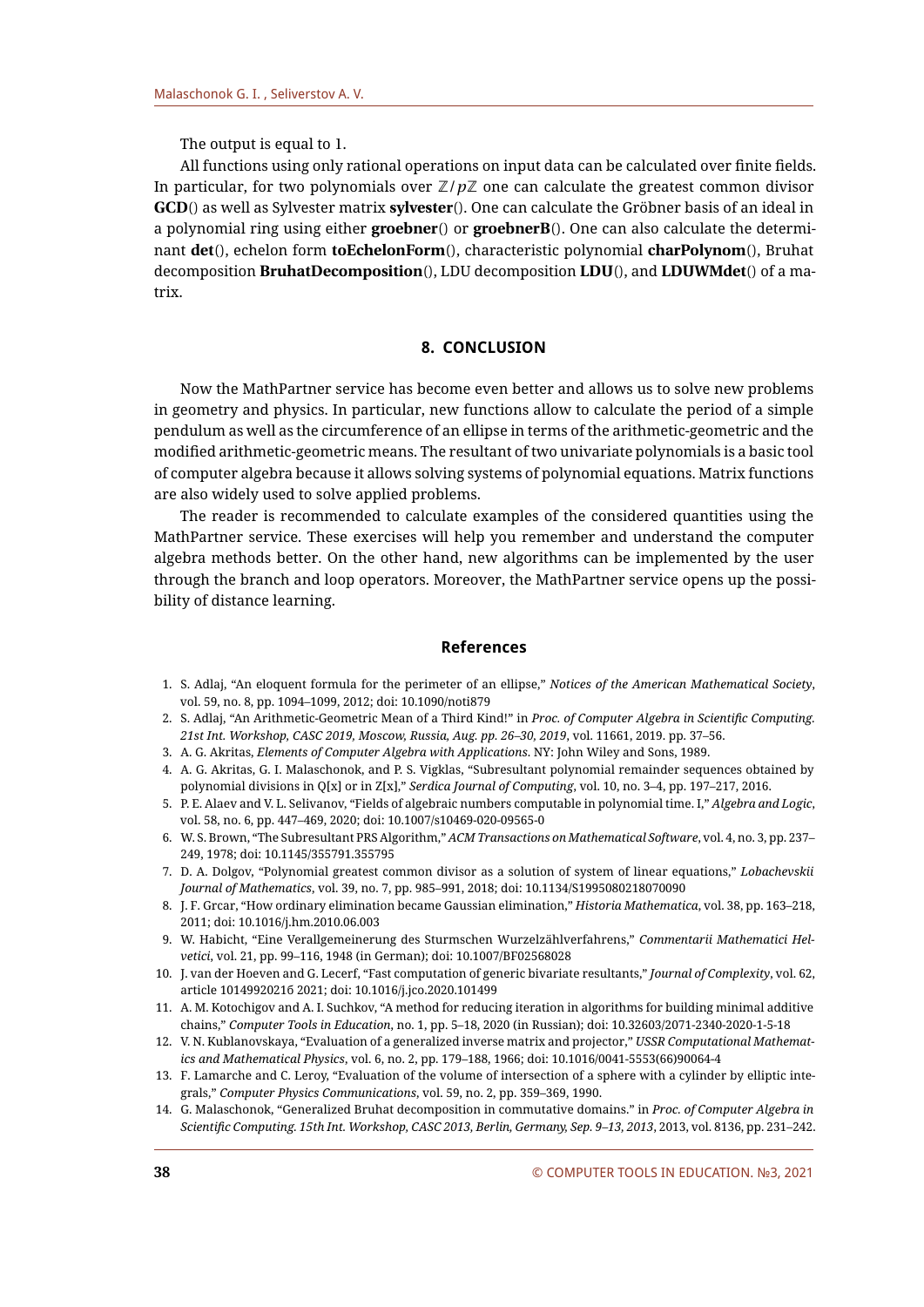- <span id="page-10-0"></span>15. G. I. Malaschonok, "Application of the MathPartner service in education," *Computer Tools in Education*, 2017, no. 3, pp. 29–37 (in Russian).
- <span id="page-10-1"></span>16. G. I. Malaschonok, "MathPartner computer algebra," *Programming and Computer Software*, vol. 43, no. 2, pp. 112– 118, 2017; doi: 10.1134/S0361768817020086
- <span id="page-10-4"></span>17. G. Malaschonok, "Recursive matrix algorithms, distributed dynamic control, scaling, stability," in *Proc. of 12th Int. Conf. on Comp. Sci. and Information Technologies (CSIT-2019). Sep. 23–27, Yerevan*, pp. 175–178, 2019.
- <span id="page-10-5"></span>18. G. I. Malaschonok, "LDU-factorization," in *ArXiv e-print*, no. 2011.04108, 2020. [Online]. Available: [https://arxiv.](https://arxiv.org/abs/2011.04108) [org/abs/2011.04108](https://arxiv.org/abs/2011.04108)
- <span id="page-10-8"></span>19. G. Malaschonok and I. Tchaikovsky, "About big matrix inversion," in *Computer algebra: 4th International Conference Materials. Moscow, Jun. 28–29, 2021*, Moscow, 2021, pp. 81–84; doi: 10.29003/m2019.978-5-317-06623-9
- <span id="page-10-2"></span>20. N. J. Mariani, G. D. Mazza, O. M. Martinez, and G. F. Barreto, "Evaluation of radial voidage profiles in packed beds of low-aspect ratios," *The Canadian Journal of Chemical Engineering*, vol. 78, no. 6, pp. 1133–1137, 2000; doi: 10.1002/cjce.5450780614
- <span id="page-10-6"></span>21. J. J. Sylvester, "A method of determining by mere inspection the derivatives from two equations of any degree," *Philosophical Magazine*, vol. 16, pp. 132–135, 1840.
- <span id="page-10-7"></span>22. J. J. Sylvester, "On the theory of syzygetic relations of two rational integral functions, comprising an application to the theory of Sturm's functions, and that of the greatest algebraical common measure," *Philosophical Transactions*, vol. 143, pp. 407–548, 1853.
- <span id="page-10-3"></span>23. B.-X. Xu, Y. Gao, and M.-Z. Wang, "Particle packing and the mean theory," *Physics Letters A*, vol. 377, no. 3–4, pp. 145–147, 2013; doi: 10.1016/j.physleta.2012.11.022

Received 30-05-2021, the final version — 22-07-2021.

**Malaschonok Gennadi, Doctor of Physical and Mathematical Sciences Professor, Department of Informatics, National University of Kyiv-Mohyla Academy, [malaschonok@gmail.com](mailto:malaschonok@gmail.com)**

**Alexandr Seliverstov, PhD, Institute for Information Transmission Problems of the Russian Academy of Sciences (Kharkevich Institute), [slvstv@iitp.ru](mailto:slvstv@iitp.ru)**

Компьютерные инструменты в образовании, 2021 № 3: 29–40 УДК: 519.67 <http://cte.eltech.ru> [doi:0.32603/2071-2340-2021-3-29-40](http://dx.doi.org/0.32603/2071-2340-2021-3-29-40)

# **Новые функции в MathPartner 2021**

Малашонок Г. И.<sup>1</sup>, доктор физико-математических наук профессор, [malaschonok@gmail.com,](mailto:malaschonok@gmail.com) [orcid.org/0000-0002-9698-6374](http://orcid.org/0000-0002-9698-6374) Селиверстов А. В.<sup>2</sup>, кандидат физико-математических наук,  $\boxtimes$  [slvstv@iitp.ru,](mailto:slvstv@iitp.ru) [orcid.org/0000-0003-4746-6396](http://orcid.org/0000-0003-4746-6396)

<sup>1</sup>Национальный университет «Киево-Могилянская академия», ул. Григория Сковороды, 2, Киев 04070, Украина <sup>2</sup>Институт проблем передачи информации им. А. А. Харкевича Российской академии наук, Большой Каретный переулок, д. 19 стр. 1, 27051, Москва, Россия

#### **Аннотация**

Мы представляем новые возможности сервиса MathPartner, которые недавно стали доступны пользователям. Мы выделяем функции для вычисления как арифметико-

ALGORITHMIC MATHEMATICS AND MATHEMATICAL MODELING **39**